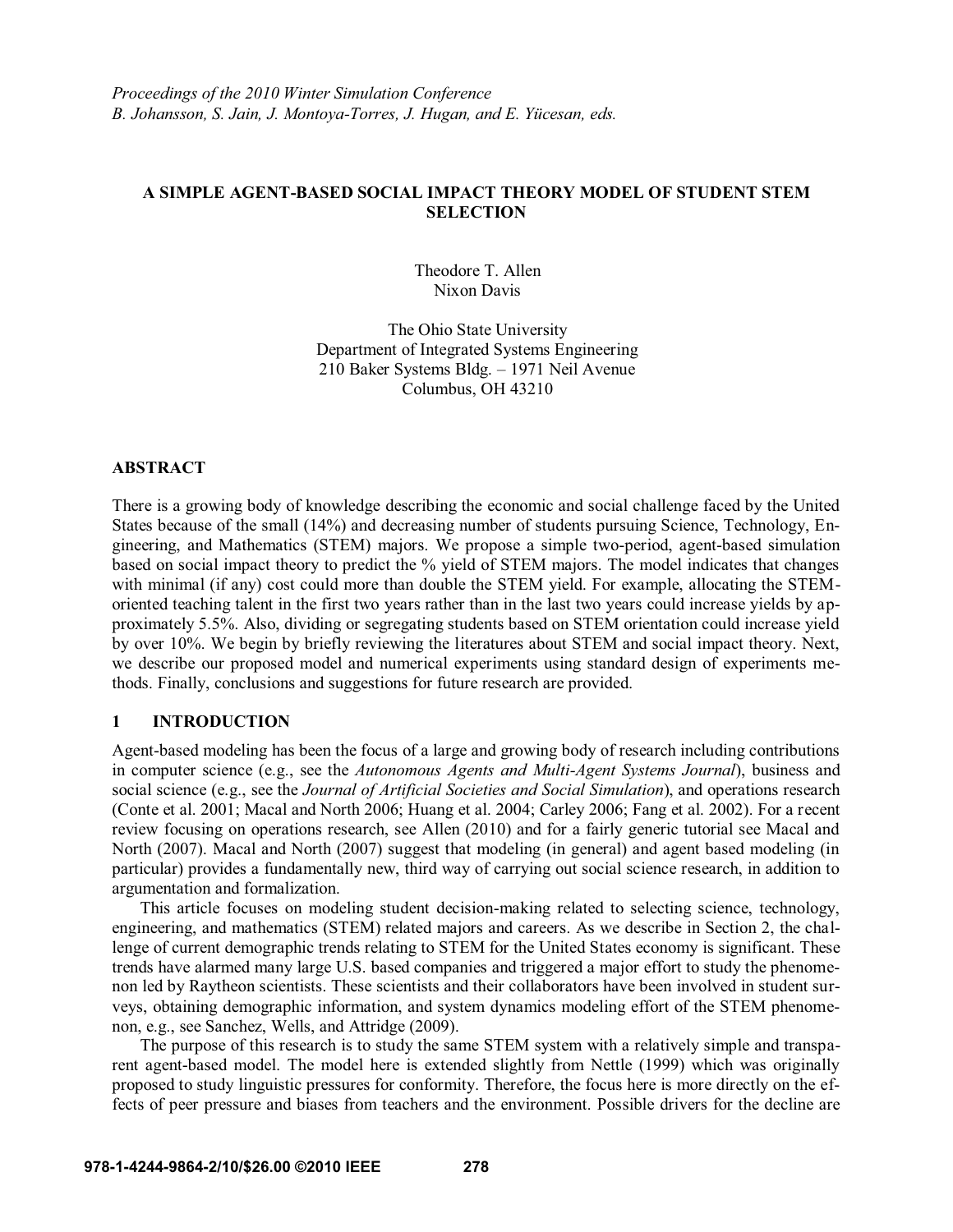investigated including the outsourcing of manufacturing work, i.e., worsening of the STEM-related job market, and the hiring of foreign-trained STEM workers, i.e., people with STEM-related interests not being present in the educational system to influence others.

 Section 2 reviews selected literature describing the stem related challenges facing the United States. Section 3 describes some of the efforts to model STEM-related issues. Section 4 reviews social impact theory and describes the influence equation adopted in the model of education described in Section 5. The model was implemented in NetLogo rather than, e.g., REPAST, because it seemed easier to create an interface for general users to be able to run simulations in NetLogo. Also, the library of existing applications in NetLogo seemed somewhat larger and learning curve was reported to be shorter. Section 6 describes a numerical study on the proposed model using design of experiments (DOE) methods and the potential implications for education policy makers. In Section 7, conclusions are provided along with opportunities for future research.

## **2 THE CHALLENGE FOR THE UNITED STATES**

In recent years, there has been a dramatic decrease in the number of United States students pursuing careers in the area of STEM (e.g., see TAP 2008). Chen and Weko (2009) reported that in 1996 approximately 23% of post secondary students entered a STEM field and that in 2004, that number was approximately 14%.

 Perhaps because of this decline, the United States has lost its position as the leading innovator in a large number of competitive industries such as automotive, steel, ships, machine tools, industrial robots, and the same is occurring in electronics and aeronautics (Bellon and Niosi 1988). If this trend continues, the United States will further lose its scientific and technological leadership in a world where newly energized foreign competitors, such as Japan and the European Community, are investing in the capacity for innovation - the key driver of productivity and economic growth (Bellon and Niosi 1988, p. 9; Wheeler, 2002).

 Recent statistics from the 2006 Programme for International Student Assessment (PISA) comparison show that, U.S. students ranked 21st out of 30 in science literacy among students from developed countries and 25th out of 30 in math literacy (USDOE 2009). The 2009 National Assessment of Education Progress (NAEP) comparison displays that, 4th graders showed no sign of progress for the first time in many years, and 8th graders tailed only modest evidence of progress (USDOE 2009).

To address these negative trends, President Obama has launched an "Educate to Innovate" campaign in 2009 to improve the participation and performance of America's students in STEM subjects. The campaign includes efforts not only from the federal government but also from leading companies, foundations, non-profit organizations, and science and engineering societies to work with young people across America to enter and excel in STEM (The Whitehouse Office of the Press Secretary 2009).

# **3 LITERATURE REVIEW ON STEM MODELING**

Associated with attempts to incentivize STEM learning, there have been other modeling efforts to predict how policy decisions might change the demographics and lead to economic opportunity. For example, many states and organizations have STEM related institutes dedicated to supporting education policy. There is the Journal of STEM Education: Innovations and Research and recent articles in other journals describe the job market for STEM graduates (Churbin et al. 2008) and activities to motivate kids to select STEM fields (Brophy et al. 2008).

 Here in Ohio, there is the Battelle Center for Science and Education Policy, which is contributing to STEM related modeling focusing on system dynamics, i.e., large scale or "macro" models of the forces governing demographics and economy. Their relatively data-rich and complicated analysis based on system dynamics modeling has been developed collaboratively with partners that include researchers at the Ohio State University Center For Resilience and Raytheon Corporation. The work here is an attempt to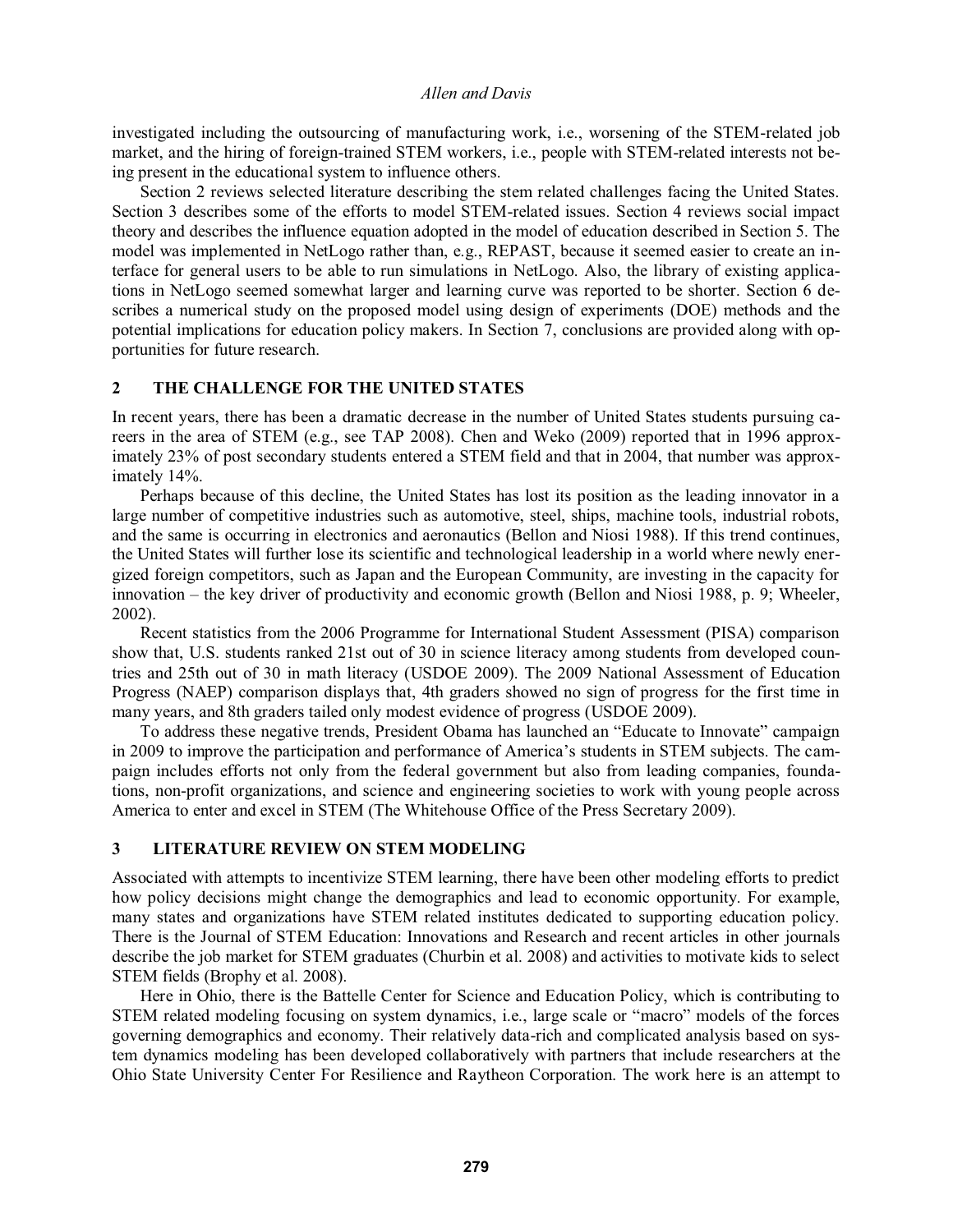contribute to this growing body of modeling literature through the study of a relatively simple model that focuses on issues related to peer influence.

## **4 A SOCIAL IMPACT THEORY MODEL OF PEER INFLUENCE**

In this section, the core model describing how individuals are influenced by others is described. The model that we pursue is a two-period extension of the single period model, social impact theory model in Nettle (1999). The model was originally proposed as a way to predict the evolution of language. We choose the Nettle (1999) model somewhat arbitrarily because of its relative simplicity and because it permitted exploration of the combined effects of the environment and peer pressures.

The general features of social impact theory models are:

- 1. Variants Individuals are influenced to join different variants by the members already associated with that variant. All variants pressure the individuals and the one exerting the highest pressure wins as originally proposed by Latané (1981).
- 2. **Impacts** The impacts or pressures exerted by variants relate to the status and immediacy of the individuals and their number. Generally, larger populations exert more pressure but the pressure is not linearly proportional to size (Latané 1981).
- 3. **Environmental biases** Environmental biases have multiplicative effects on the pressures by the different variants (Nettle 1999).

Much of the theory and numerical studies were codified in the reference book Rockloff and Latané (1996). We adopt notation similar to Troitzsch (1996) and Nettle (1999). In our notation, the pressure on individual *j* in a variant with  $N_k$  member is  $I_k(j)$ . The total population has size N. Let  $Q_k$  index the set of individuals currently in variant  $k$ .  $T_{kl}$  is the time dependent bias from environmental actors (in our cases teachers) toward variant  $k$  in period *l*.  $M_k$  is the time independent bias toward variant  $k$  (in our case assumed to relate to the job market or other relatively constant external pressures). The status and location of each individual in the peer society are *Si* and *di* respectively. We often visualize the location as a physical place such as the desk in a class room but the mathematics could equally refer to a location in relation to norms in a psychological or philosophical space or a social networking theory space.

 Nettle (1999) did not explicitly consider time changing environmental biases. Therefore, the following impact model is a slight extension of Nettle's models:

$$
I_k(j) = T_{k,l} M_k(N_k)^{\alpha - 1} \sum_{i \in Q_k, i \neq j} \frac{s_i}{(d_i - d_j)^2} \quad \text{for } k = 1, 2 \text{ and } l = 1, 2 \quad (1)
$$

where  $a$  is an exponent that we refer to as the "persuasiveness constant" and which (according to Nettle, 1999) typically ranges between 0.5 (moderate peer pressure) to 1 (strong pressure for conformance to group norms). Also,  $N_k$  is the number of agents of variant  $k$ . With two variants (STEM and non-STEM) we have  $N_1 + N_2 = N$  where *N* is the total cohort size. In our simulations, we generated the  $S_i$  for  $i =$ 1.....*N* (the status of individual *i*) independent identically distributed U[0,100] following the assumptions in Nowak, Szamrej, and Latané (1990). Visually, in our modeling we use blue for STEM and green for non-STEM.

In equation (1), the acquisition bias is the product of the bias from the educators in period *l* toward variant  $k$ ,  $T_{k,l}$  and the acquisition bias from the external environment including parental influences and the job market, *Mk*. Nettle (1999) employed a similar product of biases assumption but without the potential for time dependence.

### **5 THE PROPOSED TWO-PERIOD SIMULATION MODEL**

In this section, the full two-period model which includes four total rounds of peer influence described by equation (1) is described. The full model is intended to describe secondary or high school related student decision-making. Therefore, it covers a four year period. The first period involves the biasing factor,  $T_{1,1}$ .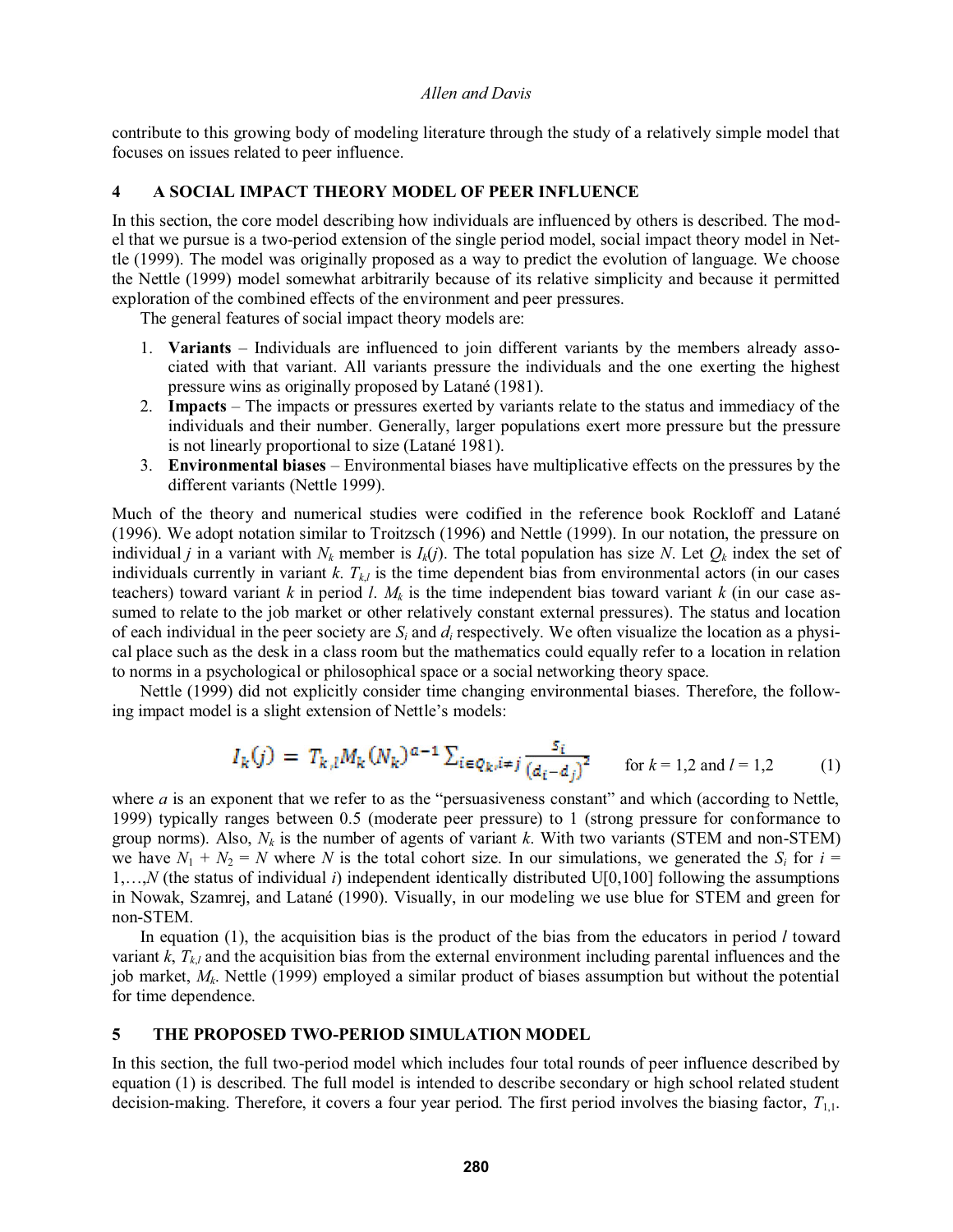The second period is influenced by the biasing factor,  $T_{2,1}$ . Clearly, many teachers are involved in each period so that referring to the period-specific bias as Teacher 1 or Teacher 2 is a simplification. Yet, these period-specific biases might be thought of as deriving from key STEM-oriented teachers, Teacher 1 and Teacher 2 corresponding to the periods. Figure 1 shows the process overview and the inputs (*x*s) varied and the response (*y*) measured in our numerical study.



Figure 1: STEM model flow chart, where the " $xs$ " are varied in the study and the " $ys$ " are measured

### **5.1 The Two Period Model**

In all our simulations, we assume that 40% of the initial students start out with variant 1 (STEM) based on the results of the Raytheon (2009) survey of middle students in the U.S. and their favorite subject out of five choices being either science or mathematics. Further, we assume distances are given by a rectangular shaped class room. Also, for simplicity and with minimal loss of generality, we assume that  $T_{2,1}$  =  $T_{2,2} = M_2 = 1$ . In this way, bias away from STEM corresponds to values of  $T_{1,1}$ ,  $T_{2,1}$ , and  $M_1$  less than 1.0. Similarly, bias toward STEM corresponds to values of  $T_{1,1}$ ,  $T_{2,1}$ , and  $M_1$  greater than 1.0.

 The model also includes the possibility that students might be divided by their STEM or non-STEM variant (segregated) or randomly assigned in both periods. Our segregation took the form of simply placing STEM students on one end of the class (with reference to physical locations). However, the mathematics is general enough, perhaps, to relate to the concept of special sections of STEM students or fully integrated instruction.

### **5.2 Implementation in NetLogo**

To implement the model and aid in visualization, we used the cross-platform multi-agent programmable modeling environment, Netlogo. It is a programmable modeling environment for simulating natural and social phenomena and is particularly well suited for modeling complex systems developing over time (Wilensky 1999). Instructions can be given to hundreds of agents, all operating independently, in order to explore the connection between the micro-level behavior of individuals and the macro-level patterns that emerge from the interactions of many individuals. The flowchart in Figure 2 shows the process and sequence of execution taking place in our NetLogo model.

 Our simulation space is partitioned into quadrants of which the lower sections represent two classrooms, as shown in Figure 3. Simulated student instruction and peer influencing takes place there. The upper sections of the quadrant shows the transition of students into the job markets for both STEM and non-STEM areas. The agent representing the STEM job market, in the shape of a computer in this model, form links with the students emerging as STEM oriented individuals while the agent representing the non-STEM market, shaped as a person holding a briefcase, captures students geared towards a career outside of STEM.

 In the model, *teachers* are agents that are responsible for influencing *student* agents to follow a STEM career path at each of levels 1 and 2 represented by the left and right quadrants respectively in Figure 2. The STEM and Non-STEM job markets are agents created with the variable *strength,* having an influen-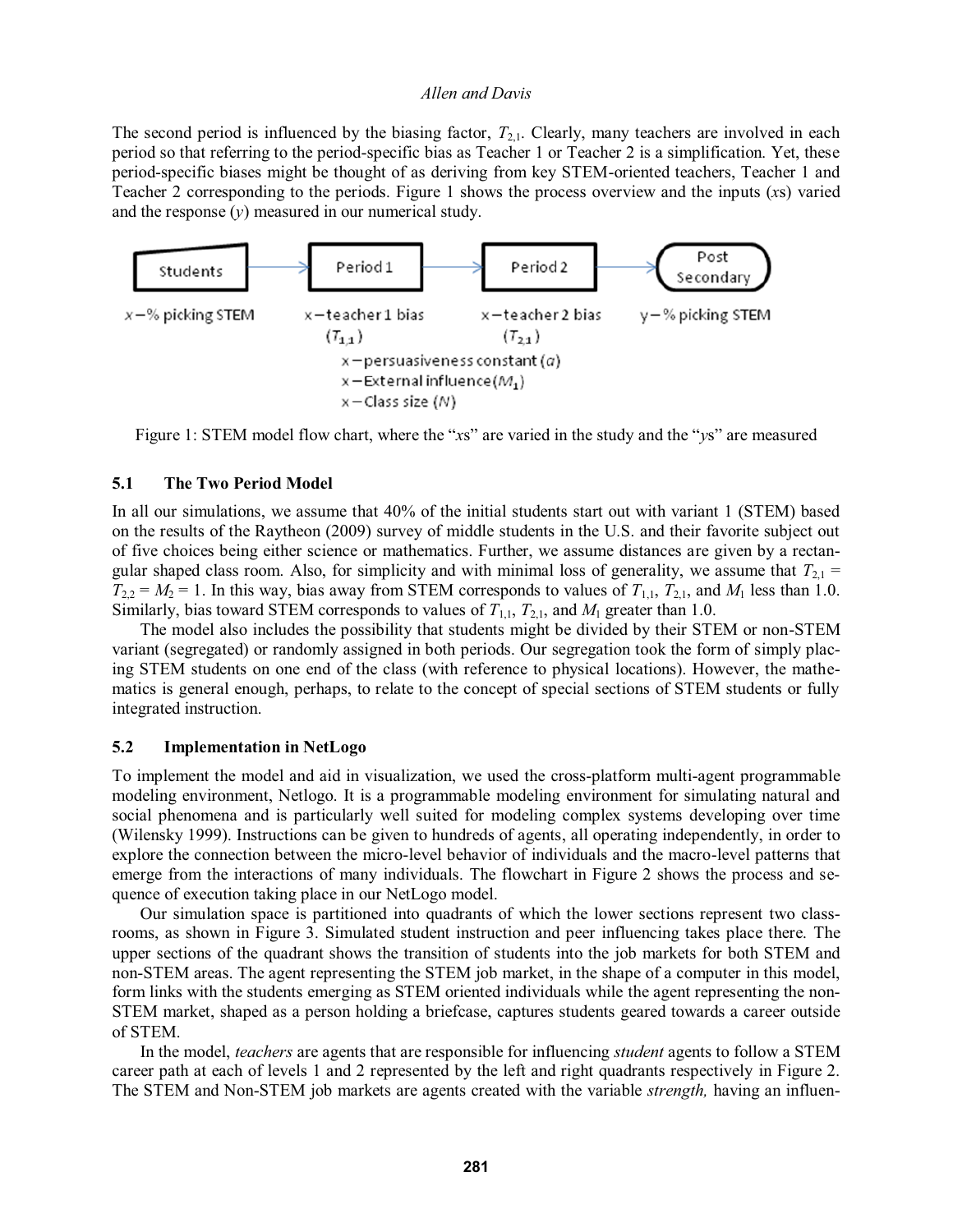cing impact on students to join either the STEM or Non-STEM job markets. All of these initializing conditions and parameters are executed when the model's "setup" button is clicked.



Figure 2: STEM model flow chart



Figure 3: STEM-Sim model in process

# **6 SIMULATION EXPERIMENTS**

In this section, we describe two computational experiments conducted using the model described in previous sections. The model is available upon request from the authors and requires minimal installation at no cost. The first experiment was a  $2^{6-1}$  regular fractional factorial. Conducting this experiment provided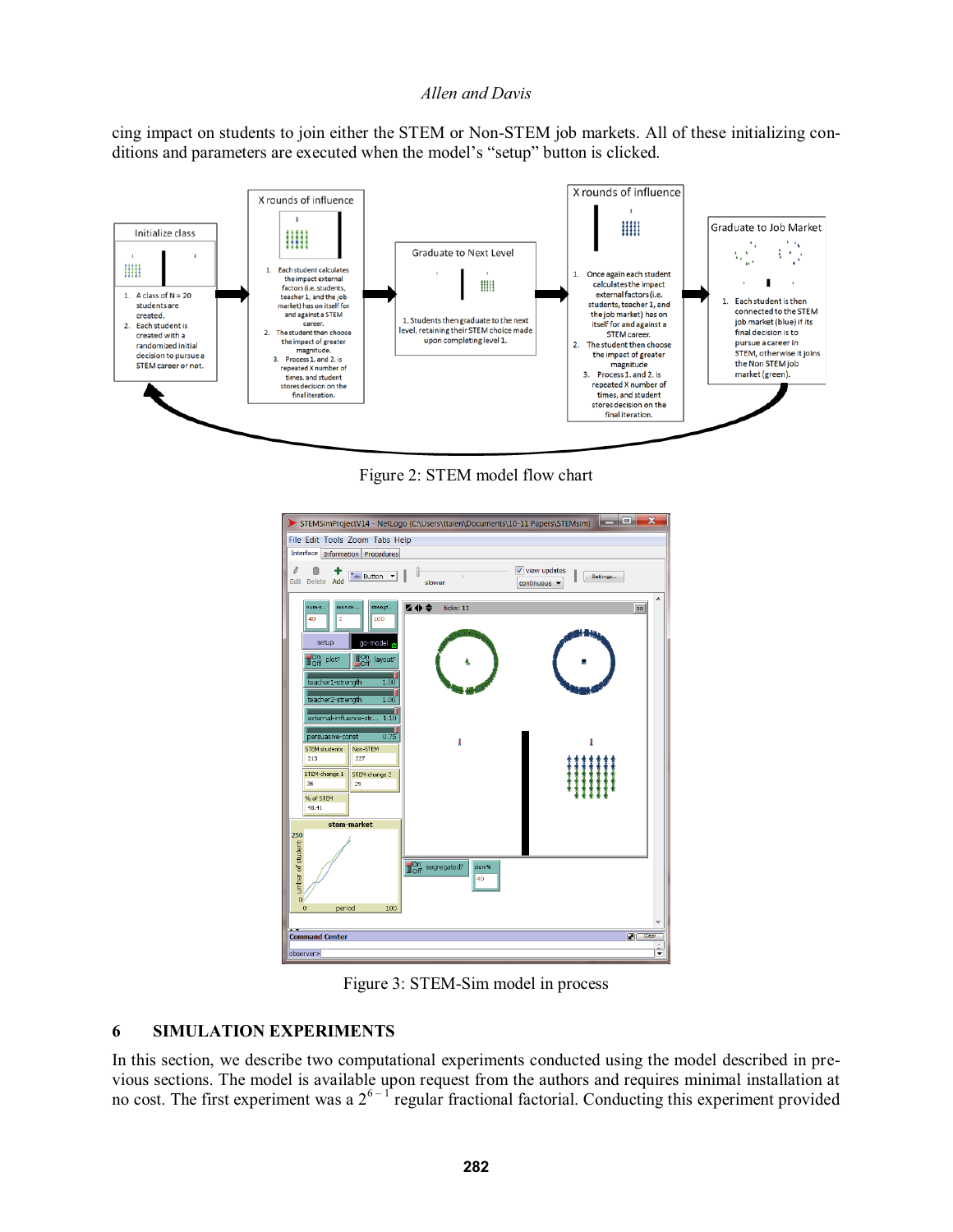the only real verification and validation of the developed model. The code was verified in the sense that the analysis results were considered to be intuitively believable and validated to the extent that many of the outputs predicted were in the rough ball park of the 14% STEM major selections observed in Chen and Weko (2009).

 Table 1 shows the factors selected and ranges for the fractional factorial experiment. The persuasiveness range was roughly that considered by Nettle (1999) except the high end was only 0.75 rather than 1.0. This seemed more relevant to the relatively low peer pressure associated with major selection compared with the high pressure assumed relevant for language conformance. Also, the ranges are intended to include teachers that bias students away from STEM selections, e.g., charismatic English teachers or uncharismatic science teachers. The job market bias range straddled the non-influential 1.0 setting because, in our subjective experience, the environment and job market ranges do vary from cohort-to-cohort and place-to-place. Somewhat arbitrarily, we consider cohorts ranging from 20 to 40 only corresponding at least roughly to class sizes that we ourselves have experienced.

| Factor                                    | <b>Parameter</b> | Low               | High       |
|-------------------------------------------|------------------|-------------------|------------|
| A. Persuasiveness constant                | a                | 0.50              | 0.75       |
| B. Bias established by teacher 1          | $T_{1,1}$        | 0.75              | 1.00       |
| C. Bias established by teacher 2          | $T_{1,2}$        | 0.75              | 1.00       |
| D. Bias established by the job market     | $M_1$            | 0.90              | 1.10       |
| E. Cohort size                            | N                | 20                | 40         |
| F. Whether individuals cluster by variant | Integration      | Random assignment | Segregated |

Table 1: Factors and levels for experimental design

The inputs and outputs for the  $2^{6-1}$  regular fractional factorial experiment are shown in Table 2. Each STEM percentage was estimated by the total number of STEM and non-STEM students after 50 replications of initialization and four rounds of influence. Specifically, in each replicate, there was an initialization of the students based on the integration setting and student Status values, *Si*. The integration setting was determined from the experimental design in Table 2. Then, the four rounds were simulated using equation (1) for each student.

 Table 3 shows the results from the fitting of a linear model including second order interactions to the response data. The analysis of the linear model can help us to interpret our agent-based model and to determine which factors have effects that are large enough that they are truly present in the agent-based model and not a byproduct of estimation errors caused by the randomness built into the simulations. Overall, the R-squared adjusted of this model was 93.9% which indicates that the simple second order polynomial captures the majority of the information contained in the agent-based model over the range of factors studied.

 Further, the normal probability plot of effects in Figure 4 suggests that few (if any) important interaction effects are left-out of the second order model. The dots near the line in Figure 4 signify estimated effects that are not significant and likely are nonzero only because of the randomness built into the simulations. The models indicate that all of main effects have significant effects with the cohort size having a somewhat small effect over the range considered. Also, the persuasiveness (*a*) has significant interactions with Teacher 2, the external influence, and the integration factor. Both teacher factors interact significantly with the integration factor as does the cohort size.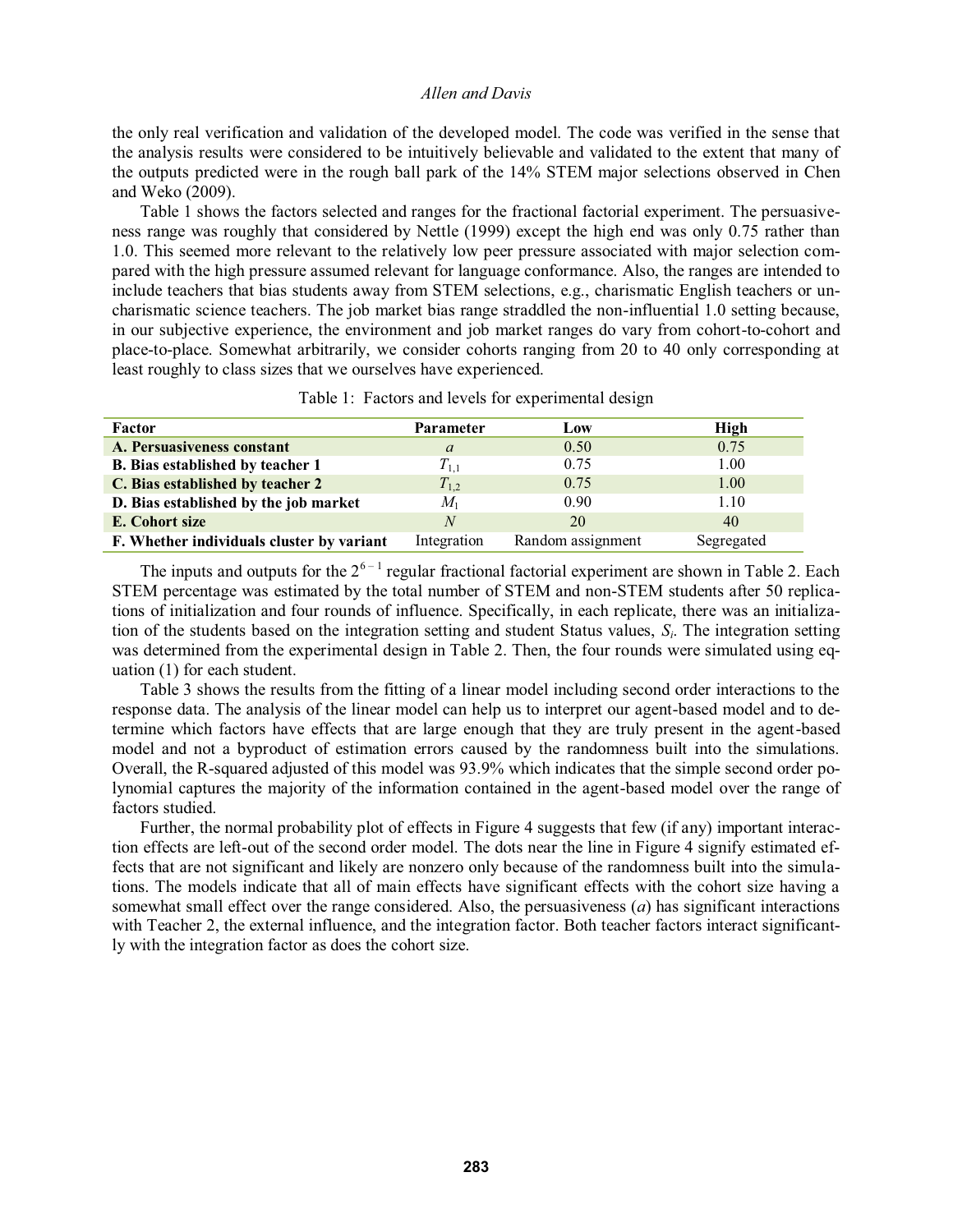| Run                     | <b>Persuasiveness</b> | <b>Teacher 1</b> | <b>Teacher 2</b> | <b>Environment</b> | <b>Size</b> | Integration | % STEM |
|-------------------------|-----------------------|------------------|------------------|--------------------|-------------|-------------|--------|
| $\mathbf{1}$            | 0.5                   | 0.75             | 0.75             | $\overline{0.9}$   | 20          | Random      | 7.00   |
| $\overline{\mathbf{c}}$ | 0.75                  | 0.75             | 0.75             | 0.9                | 20          | Segregated  | 5.10   |
| $\mathbf{3}$            | 0.5                   | $\mathbf{1}$     | 0.75             | 0.9                | 20          | Segregated  | 17.20  |
| $\overline{\mathbf{4}}$ | 0.75                  | 1                | 0.75             | 0.9                | 20          | Random      | 21.12  |
| 5                       | 0.5                   | 0.75             | $\,1$            | 0.9                | 20          | Segregated  | 19.70  |
| 6                       | 0.75                  | 0.75             | $\mathbf{1}$     | 0.9                | 20          | Random      | 13.50  |
| $\overline{7}$          | 0.5                   | $\,1$            | $\mathbf{1}$     | 0.9                | 20          | Random      | 21.00  |
| 8                       | 0.75                  | 1                | $\mathbf{1}$     | 0.9                | 20          | Segregated  | 23.16  |
| 9                       | 0.5                   | 0.75             | 0.75             | 1.1                | 20          | Segregated  | 27.60  |
| 10                      | 0.75                  | 0.75             | 0.75             | 1.1                | 20          | Random      | 20.80  |
| 11                      | 0.5                   | $\mathbf 1$      | 0.75             | 1.1                | 20          | Random      | 38.90  |
| 12                      | 0.75                  | 1                | 0.75             | 1.1                | 20          | Segregated  | 30.00  |
| 13                      | 0.5                   | 0.75             | $\mathbf{1}$     | 1.1                | 20          | Random      | 28.06  |
| 14                      | 0.75                  | 0.75             | $\mathbf{1}$     | 1.1                | 20          | Segregated  | 26.60  |
| 15                      | 0.5                   | $\mathbf 1$      | $\mathbf{1}$     | 1.1                | 20          | Segregated  | 57.60  |
| 16                      | 0.75                  | 1                | $\mathbf{1}$     | 1.1                | 20          | Random      | 42.50  |
| 17                      | 0.5                   | 0.75             | 0.75             | 0.9                | 40          | Segregated  | 15.65  |
| 18                      | 0.75                  | 0.75             | 0.75             | 0.9                | 40          | Random      | 3.45   |
| 19                      | 0.5                   | $\,1$            | 0.75             | 0.9                | 40          | Random      | 7.85   |
| 20                      | 0.75                  | 1                | 0.75             | 0.9                | 40          | Segregated  | 17.45  |
| 21                      | 0.5                   | 0.75             | $\mathbf{1}$     | 0.9                | 40          | Random      | 4.50   |
| 22                      | 0.75                  | 0.75             | 1                | 0.9                | 40          | Segregated  | 15.25  |
| 23                      | 0.5                   | $\mathbf{1}$     | $\mathbf{1}$     | 0.9                | 40          | Segregated  | 32.00  |
| 24                      | 0.75                  | 1                | $\mathbf{1}$     | 0.9                | 40          | Random      | 15.55  |
| 25                      | 0.5                   | 0.75             | 0.75             | 1.1                | 40          | Random      | 12.40  |
| 26                      | 0.75                  | 0.75             | 0.75             | 1.1                | 40          | Segregated  | 19.15  |
| 27                      | 0.5                   | $\,1$            | 0.75             | 1.1                | 40          | Segregated  | 38.00  |
| 28                      | 0.75                  | $\mathbf{1}$     | 0.75             | 1.1                | 40          | Random      | 31.95  |
| 29                      | 0.5                   | 0.75             | $\mathbf{1}$     | 1.1                | 40          | Segregated  | 40.70  |
| 30                      | 0.75                  | 0.75             | 1                | 1.1                | 40          | Random      | 10.15  |
| 31                      | 0.5                   | $\,1$            | $\mathbf{1}$     | 1.1                | 40          | Random      | 46.85  |
| 32                      | 0.75                  | $\mathbf{1}$     | $\mathbf{1}$     | 1.1                | 40          | Segregated  | 37.85  |

Table 2: Experimental design inputs and output (% STEM estimated using 50 replicates)



Figure 4: Main effects plot from the simulation experiment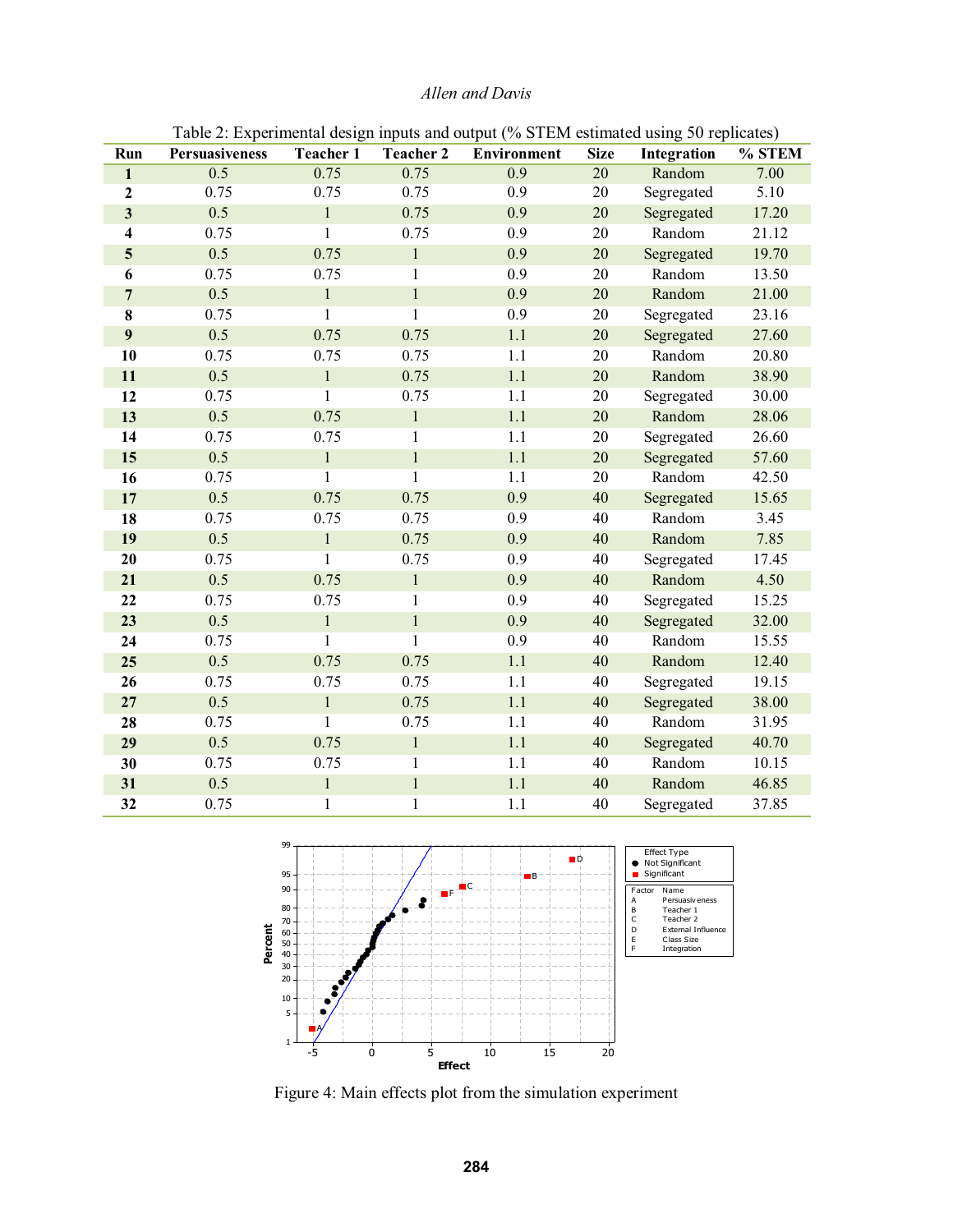| Term                                  | <b>Effect</b> | Coef    | <b>SE</b> Coef | T       | P    |
|---------------------------------------|---------------|---------|----------------|---------|------|
| <b>Constant</b>                       |               | 23.39   | 0.59           | 39.89   | 0.00 |
| <b>Persuasiveness</b>                 | $-5.09$       | $-2.55$ | 0.59           | $-4.34$ | 0.00 |
| <b>Teacher 1</b>                      | 13.09         | 6.54    | 0.59           | 11.16   | 0.00 |
| <b>Teacher 2</b>                      | 7.58          | 3.79    | 0.59           | 6.47    | 0.00 |
| <b>External Influence</b>             | 16.85         | 8.43    | 0.59           | 14.37   | 0.00 |
| <b>Cohort Size</b>                    | $-3.19$       | $-1.60$ | 0.59           | $-2.72$ | 0.02 |
| Integration                           | 6.09          | 3.05    | 0.59           | 5.19    | 0.00 |
| Persuasiveness*Teacher 1              | 0.11          | 0.06    | 0.59           | 0.10    | 0.93 |
| Persuasiveness*Teacher 2              | $-3.14$       | $-1.57$ | 0.59           | $-2.68$ | 0.02 |
| Persuasiveness*External Influence     | $-3.80$       | $-1.90$ | 0.59           | $-3.24$ | 0.01 |
| <b>Persuasiveness*Cohort Size</b>     | $-0.80$       | $-0.40$ | 0.59           | $-0.69$ | 0.51 |
| Persuasiveness*Integration            | $-4.15$       | $-2.07$ | 0.59           | $-3.54$ | 0.01 |
| <b>Teacher 1*Teacher 2</b>            | 1.67          | 0.84    | 0.59           | 1.42    | 0.19 |
| <b>Teacher 1*External Influence</b>   | 4.19          | 2.09    | 0.59           | 3.57    | 0.01 |
| <b>Teacher 1*Cohort Size</b>          | 0.20          | 0.10    | 0.59           | 0.17    | 0.87 |
| <b>Teacher 1*Integration</b>          | $-2.65$       | $-1.32$ | 0.59           | $-2.26$ | 0.05 |
| <b>Teacher 2*External Influence</b>   | 1.35          | 0.68    | 0.59           | 1.15    | 0.28 |
| <b>Teacher 2*Cohort Size</b>          | $-0.47$       | $-0.23$ | 0.59           | $-0.40$ | 0.70 |
| <b>Teacher 2*Integration</b>          | 2.75          | 1.38    | 0.59           | 2.35    | 0.04 |
| <b>External Influence*Cohort Size</b> | $-1.18$       | $-0.59$ | 0.59           | $-1.01$ | 0.34 |
| <b>External Influence*Integration</b> | $-0.35$       | $-0.18$ | 0.59           | $-0.30$ | 0.77 |
| <b>Cohort Size*Integration</b>        | 4.33          | 2.17    | 0.59           | 3.69    | 0.00 |

Table 3: ANOVA table for the model including interactions up to order 2

The main effects plot in Figure 5 and the previous significance related information together support the following findings:

1. **Reaching students early is important.** The effects of biases (Teacher 1) in the initial period (2 years) are greater than biases later in the high school period by 5.5%. This could mean, e.g., that allocating a star STEM-oriented teacher to younger students rather than older by itself could increase the percentage of STEM majors from 14% to almost 20%. Intuitively, this might be explained as an early drop in the percentage interested in STEM compounds because of the then increased peer effects during the second period.



Figure 5: Main effects plot from the simulation experiment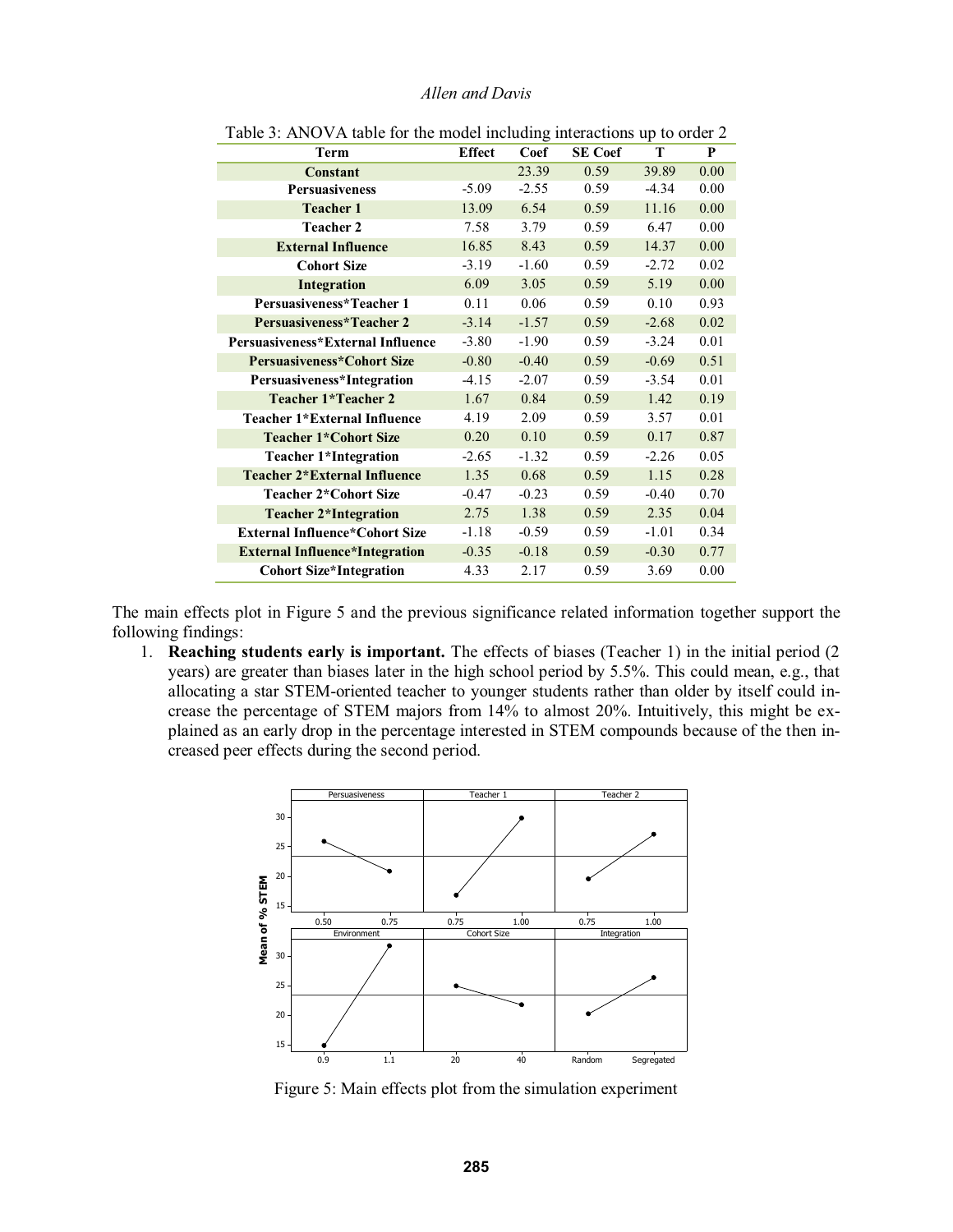

Figure 6: Interaction plots from the simulation experiment.

2. **Segregating the students by STEM preference is important, particularly for large cohorts.** Intuitively, students interested in STEM are a minority in the U.S. and protecting that minority helps to preserve it. The model predicts that segregation in large cohorts (size 40) could increase the yield of STEM majors by as much as 10%. It is true, of course, that dividing students into STEM oriented sections or schools could have negative effects on the other students. Not only will the other students be less likely to orient toward STEM pursuits but they may also lose the peer pressure to think critically or even to avoid negative activities such as drugs or crime.

Subjectively, the output STEM% seems quite sensitive to the overall environmental bias  $(M_1)$  presumably because it exerts constant pressure over both periods. It is perhaps interesting to note that model contains a "tipping point" of the type described by Gladwell (2002). For example, consider what happens if we set  $T_1 = T_2 = 1$ , cohort size to 40, integration to random, and vary the external influence  $(M_1)$ . Figure 7 shows the outputs from 50 replications of the agent-based model overlaid with a sixth order polynomial and its associated prediction confidence intervals. With a single factor varied only and others held constant and having so many levels, we have great modeling flexibility. We chose a sixth order polynomial because it seemed visually to provide a good fit. The model shows that if the external influence reaches a certain point, the peer pressure effects in the model start working to reinforce STEM pursuits. This results in the further finding:

3. **Small external effects could result in a rapid transition** toward STEM oriented populations as indicated in Figure 7. For example, if the job market for STEM students in the U.S. population improved or the perceptions changed, we might have a fairly sudden change in the percentages. For example, shifting the bias from 0.8 to 1.2 results in an over 40% shift in the percent interested in STEM pursuits. Intuitively, this might occur because STEM oriented students might transition from a small minority to the majority and the peer pressure influences might push in the opposite direction. This has presumably occurred throughout Asia in recent years.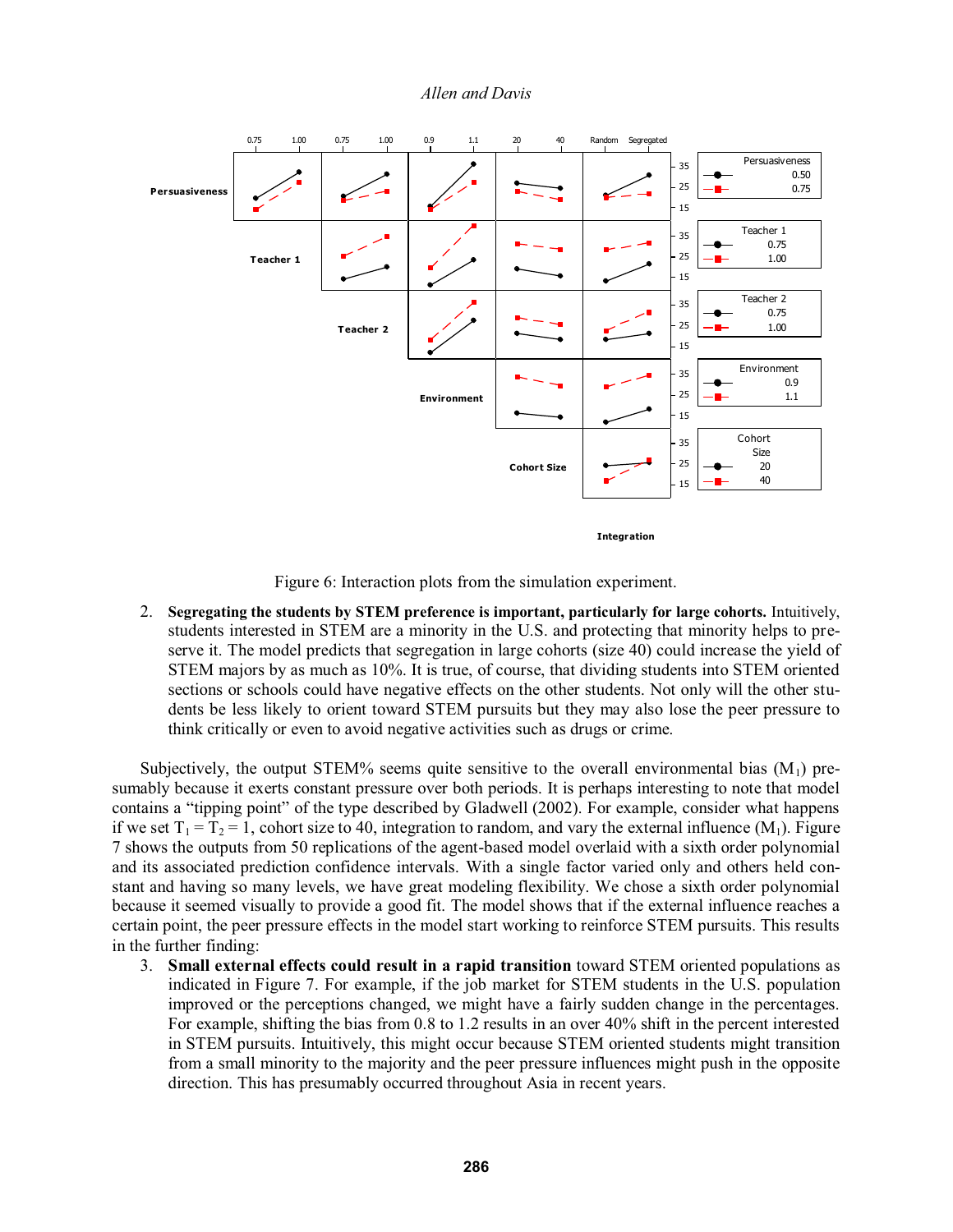

Figure 7: The predicted "tipping point" or transition from non-STEM to STEM as environmental biases change. The model assumes  $a = 0.5$ ,  $T_{1,1} = T_{2,1} = 1$ , cohort size = 40, and integrated classes.

This last finding offers a potentially simple way to check the validity of the model. One could study other countries or pockets of countries where external biases are different. Are non-STEM students minorities in these cohorts as the model predicts? Are there lessons for educators in the US about how to create the external pressures? If the model is correct, importing STEM oriented labor from abroad to meet job market needs might be contributing greatly to reduced interest in STEM pursuits within the U.S. These imports were not present in our high schools to influence other students.

## **7 CONCLUSIONS AND OPPORTUNITIES FOR FURTHER RESEARCH**

This article has proposed and studied an agent-based two period model for investigating the factors that influence student selection of STEM majors in U.S. colleges. The computational experiments on the model have suggested significant benefits related to reaching students early, segregating STEM students, and making changes to the job market. *The model predicts that potentially small changes at minimal (if any) cost could more than double the percentages of students selecting STEM majors.* For example, shifting earlier the STEM oriented teaching talent to teach sophomores instead of seniors is predicted to in crease the STEM major yield by approximately 5.5%. Also, dividing or "segregating" students by orientation to STEM subjects into separate groups is predicted to increase the STEM yield by over 10%. In addition, the implications of the tipping point associated with the model predictions imply that what might seem like small environmental changes could precipitate a dramatic shift.

 The research leaves a number of questions for future study. First, data can be collected about actual cohorts of students and about their environmental conditions. Such data can be used to validate the model and/or identify features that need to be added. Second, a systematic comparison of the proposed modeling approach with alternatives such as system dynamics modeling (e.g., see Sanchez, Wells, and Attridge, 2009). The investigation can evaluate whether the simpler models here capture any elements missed in the more extensive models or vice versa. Hybrid models might be produced if appropriate. Third, more realistic models of the distances and nature of student cohorts might be considered. For example, peer groups might be larger than 40 and the nature of their influence processes might be very different than indicated by the simple square class-room structure considered here. Finally, a list of actual best practices associated with successful high schools can be compiled and studied in relation to model validation and communicating results to educators.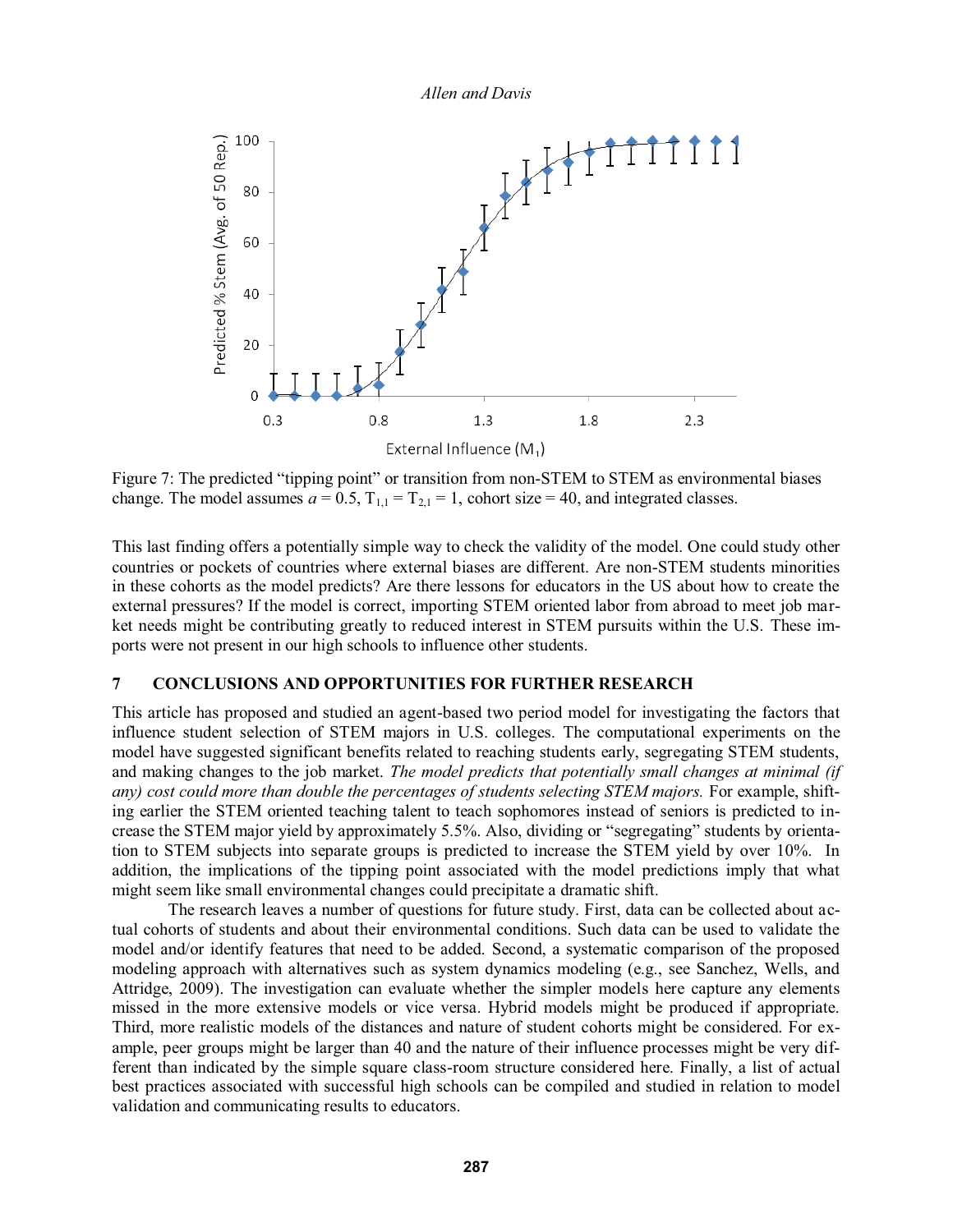### **ACKNOWLEDGMENTS**

We thank Robert Gustafson, Clark Mount-Campbell, and Kathryn Sullivan for valuable information.

#### **REFERENCES**

- Allen, T. T. 2010*. Introduction to discrete event simulation and agent-based modeling: voting systems, health care, military, and manufacturing*. London: Springer Verlag.
- Appelbaum, E., and R. Batt. 1994. *The new American workplace*. Ithaca, NY: ILR Press.
- Baker, S., and R. Petty. 1994. Majority and minority influence: source-position imbalance as a determinant of message scrutiny. *Journal of Personality and Social Psychology* 67:5-19.
- Bellon, B., and J. Niosi. 1988. *The decline of the American economy*. Montreal, Quebec: Black Rose Books.
- Brophy, S., S. Klein, and M. Portsmore, and C. Rogers. 2008. Advancing engineering education in P-12 classrooms. *Journal of Engineering Education* 97: 369-387.
- Brophy, J. 1986. Teacher Influences on student achievement. *American Psychologist*: 41, 1069-1077.
- Carley, K. 2006. BioDefense through city level multi-agent modeling of bio and chemical threats. Arizona Spring Biosurveillance Workshop, Tucson, Arizona.
- Chen, X., and T. Weko. 2009. *Students who study science, technology, engineering, and mathematics (STEM) in postsecondary education*. Institute of Education Sciences, National Center For Education Statistics, U.S. Department of Education NCES 2009-161.
- Conte R, B. Edmonds, S. Moss, and K.R. Sawyer. 2001. Sociology and social theory in agent based simulation: a symposium. *Computational and Mathematical Organization Theory* 7: 183-205.
- Churbin, D., K. Donaldson, B. Olds, and L. Fleming. 2008. Educating generation net—can U.S. engineering woo and win the competition for talent? *Journal of Engineering Education* 97: 245-257.
- Fang, C., S. O. Kimbrough, A. Valluri, and Z. Zheng. 2002. On adaptive emergence of trust behavior in the game of stag hunt*. Group Decision and Negotiation* 11: 449-467.
- Gilbert G. N., and J. E. Doran (Eds.) *Social science microsimulation*. New York, NY: Springer-Verlag.
- Gilbert G. N, and K. G. Troitzsch. 2005. *Simulation for the social scientist*. New York, NY: McGraw-Hill.
- Gladwell, M. 2002. *The tipping point: how little things can make a big difference*. New York: Black Bay Books.
- Huang C. Y., C. T. Sun, J. L. Hsieh, and H. Lin. 2004. Simulating SARS: small-world epidemiological modeling and public health policy assessments. *Journal of Artificial Societies and Social Simulation*  7: 100-131.
- Keller, J. 1983. Motivational design of instruction. In *Instructional design theories and models: An overview of their current status,* ed. C. M. Reigeluth, 383-434. Hillsdale, NJ: Erlbaum.
- Latané B. 1981. The psychology of social impact. *American Psychologist* 36:343-356.
- Latané, B. 1996. Strength from weakness: the fate of opinion minorities in spatially distributed groups. In *Understanding Group Behavior,* ed. E. Witte and J.H. Davis. Mahwah, NJ: Lawrence Erlbaum Associates, Inc.
- Macal, C. M., and M.J. North. 2006. Tutorial on agent-based modeling and simulation part 2; how to model with agents. In *Proceedings of the 2006 Winter Simulation Conference*, ed. L. F. Perrone, F. P. Wieland, J. Liu, B. G. Lawson, D. M. Nicol, and R. M. Fujimoto, 73-83. Piscataway, New Jersey: Institute of Electrical and Electronics Engineers, Inc.
- Macal, C.M., and M. J. North. 2007. Agent-based modeling and simulation: desktop ABMS. In *Proceedings of the 2007 Winter Simulation Conference*. ed. S. G. Henderson, B. Biller, M.-H. Hsieh, J. Shortle, J. D. Tew, and R. R. Barton, 95-106. Piscataway, New Jersey: Institute of Electrical and Electronics Engineers, Inc.
- Nettle, D. 1999. Using Social Impact Theory to simulate language change. *Lingua* 108:95-117.